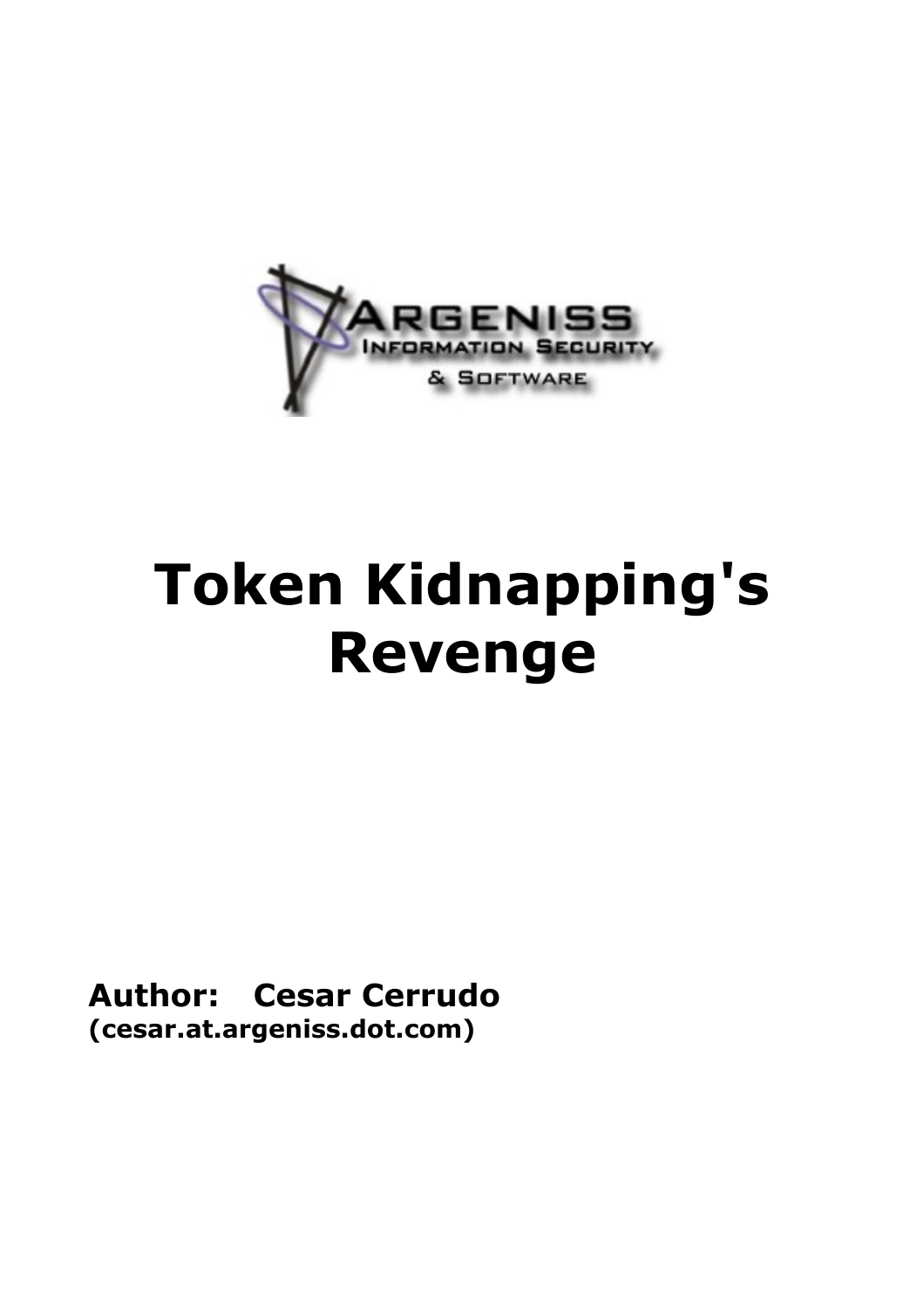# **Table of contents**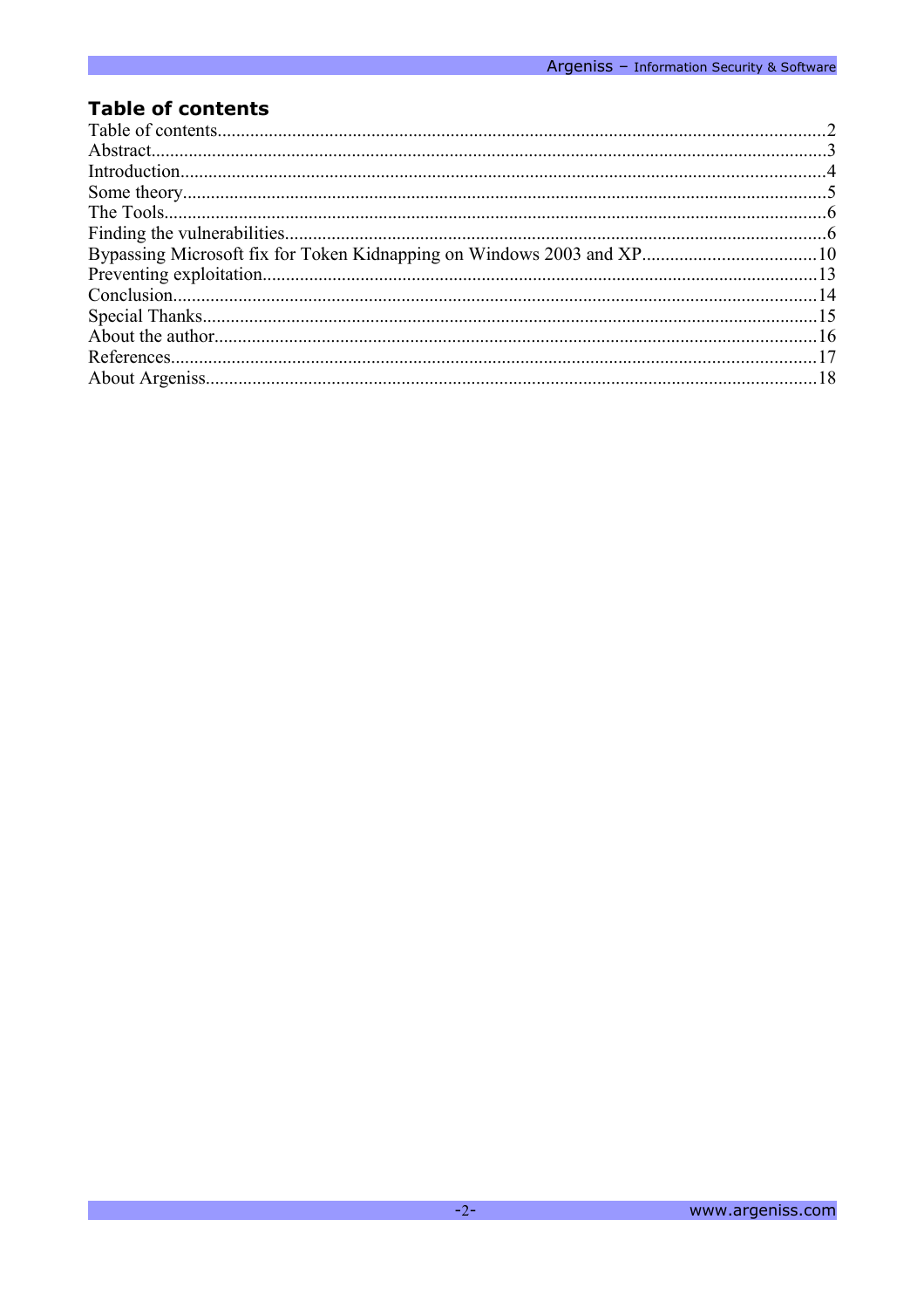#### **Abstract**

This document describes some Microsoft Windows elevation of privilege vulnerabilities, how they were found with the use of simple tools and how they can be exploited. Starting with a little security issue that then leads to more significant vulnerabilities finding. All the vulnerabilities detailed here are not publicly know at the time of this document release.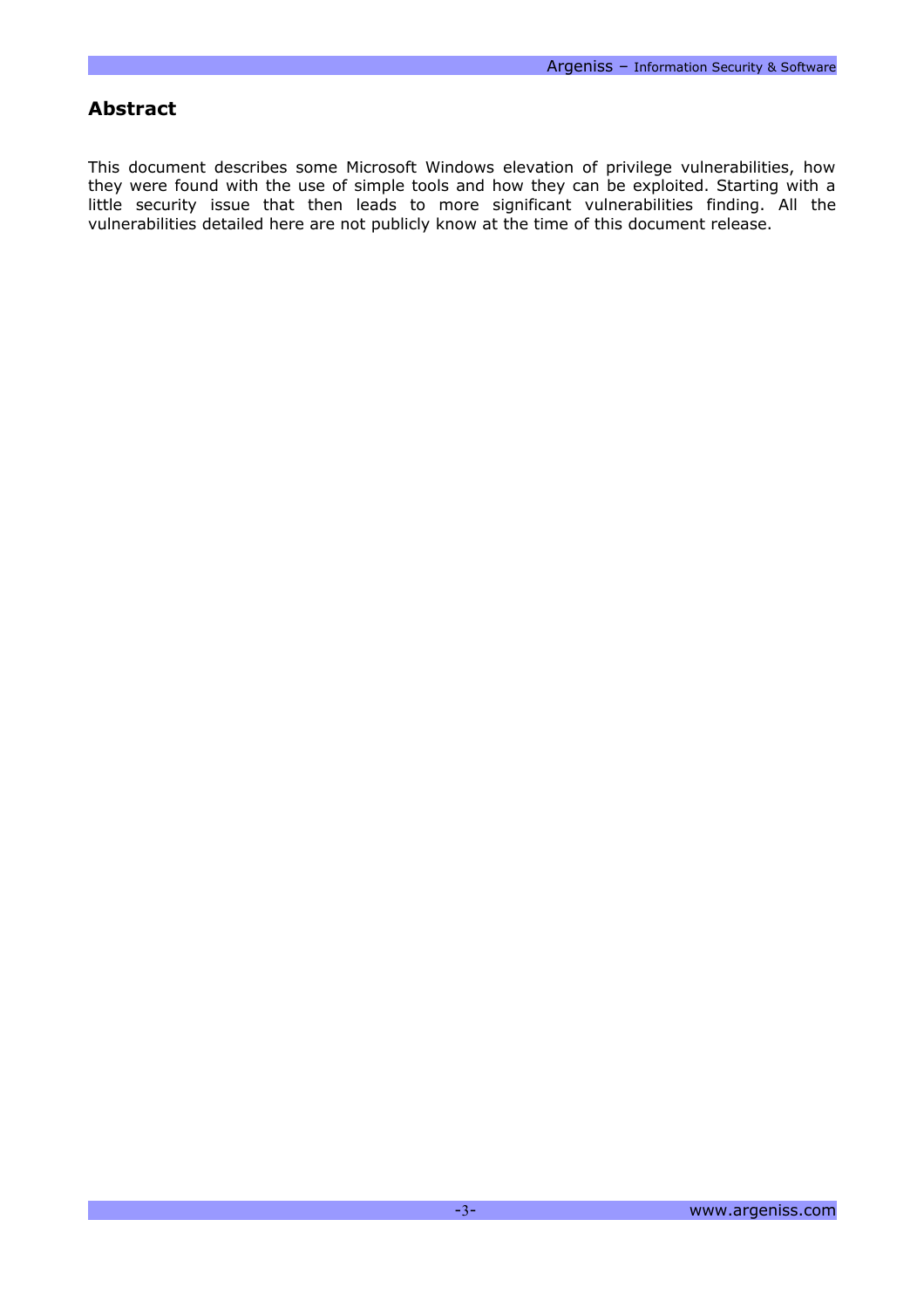#### **Introduction**

Token Kidnapping [1] is the name of a research I did some time ago, it consisted of security issues and techniques that allowed elevation of privileges on all recent Windows operating systems. On Windows 2003 and XP it allowed to elevate to Local System account from any account that had impersonation rights. On Windows Vista and 2008 it allowed to elevate to Local System account from Network Service and Local Service accounts.

The old Token Kidnapping issues were fixed by Microsoft. This new research, presented in this document, demonstrates that those Microsoft fixes were not enough and elevation of privileges is still possible on all Windows versions.

Many people wonder how security research is performed, what tools are used, how is the process of vulnerability finding, etc. Based on that I tried to make this document as practical and detailed as possible in order to the reader can learn and easily understand it.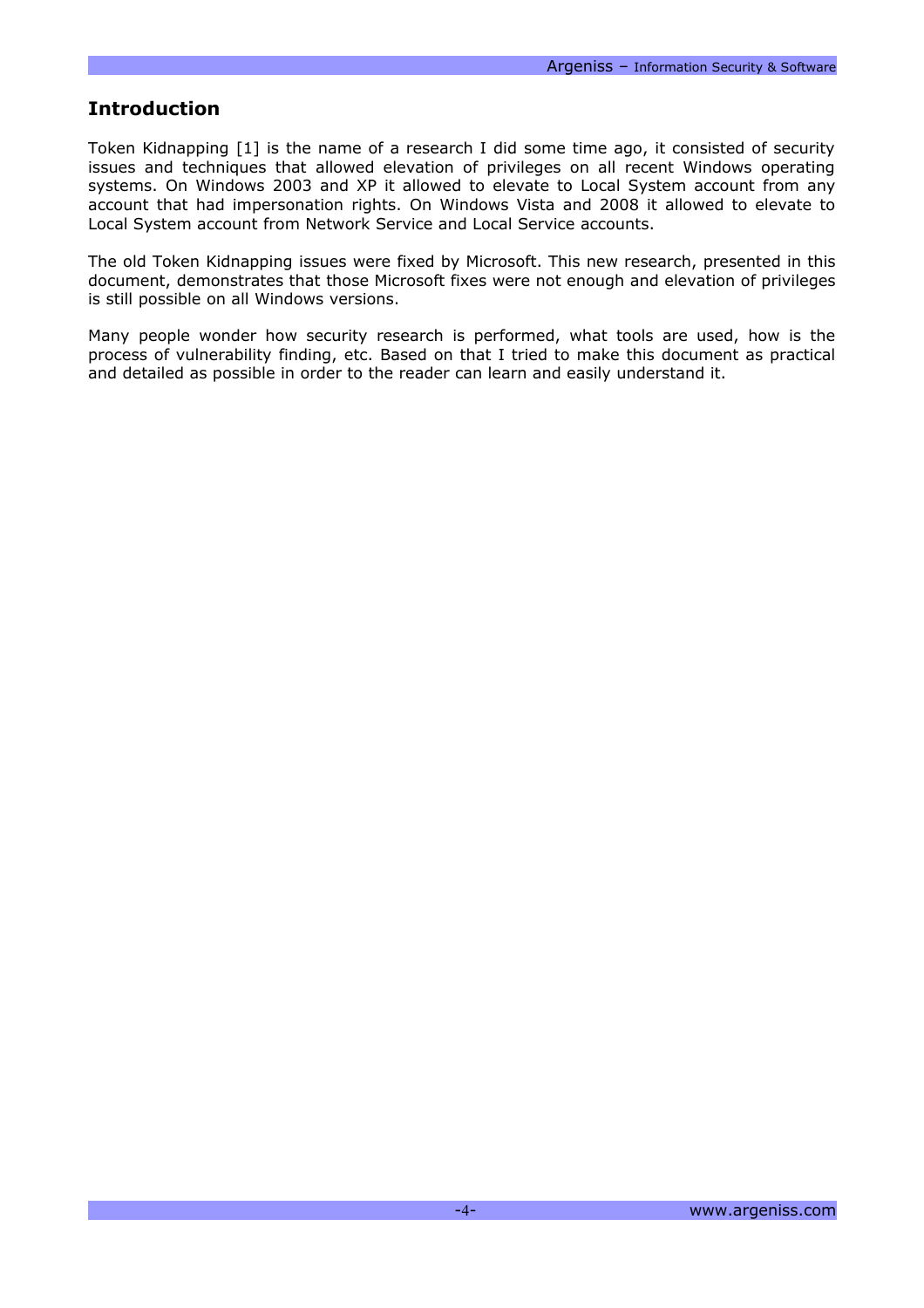#### **Some theory**

Before starting we need to understand some theory, people with enough knowledge could skip this part.

#### *Impersonation*

Is the ability of a thread to execute using different security information than the process that owns the thread. Threads impersonate in order to run code under another user account, all ACL checks are done against the impersonated users. Impersonation can only be performed by processes with the following privilege: "Impersonate a client after authentication" (SeImpersonatePrivilege). When a thread impersonates it has an associated impersonation token.

#### *Token*

An access token is an object that describes the security context of a process or thread. It includes the identity and privileges of the user account associated with the process or thread. They can be Primary or Impersonation tokens, Primary ones are those that are assigned to processes, Impersonation ones are those that can be get when impersonation occurs. There are four impersonation levels: SecurityAnonymous, SecurityIdentity, SecurityImpersonation, SecurityDelegation. Impersonation takes place mostly during Inter Process Communication (IPC) using Local Procedure Call (LPC), Named Pipes, etc. Impersonation can be limited by clients by setting proper options on the calling APIs.

#### *Windows 2003 and XP services security*

Services run under Local System, Network Service, Local Service and regular user accounts. All services can impersonate. Some Windows services that impersonate privileged accounts are protected, they are created with "special" permissions, for instance a service running under Network Service account can't access a protected service running under the same account. This protection was introduced as a patch to fix the issues detailed in my previous Token Kidnapping research [1]. Before this patch it was possible to elevate privileges by getting privileged impersonation tokens from other processes, the patch restricts processes to access some other processes running under the same account that have privileged impersonation tokens.

#### *Windows 7, Vista and 2008 R1 & R2 services security*

There are lots of security improvements in latest Windows versions, there are new protections such as:

- *Session 0 isolation:* protect against Shatter attacks [5] by running services in a different session (session 0) than regular user processes.
- *Least privilege:* allow to run Windows services with only the minimum required privileges.
- *Per service SID:* each service process has a unique security identification, this allows service processes to be armored. Service running under "X" account can't access other service resources no matter the other service is running under the same "X" account.
- *Write restricted token:* services can have write access to resources only if explicitly granted to the service SID, logon SID, Everyone SID or write-restricted SID.
- *Restricted network access:* services can only accept and make connections on specified ports and protocols. Services can be restricted to have no network access.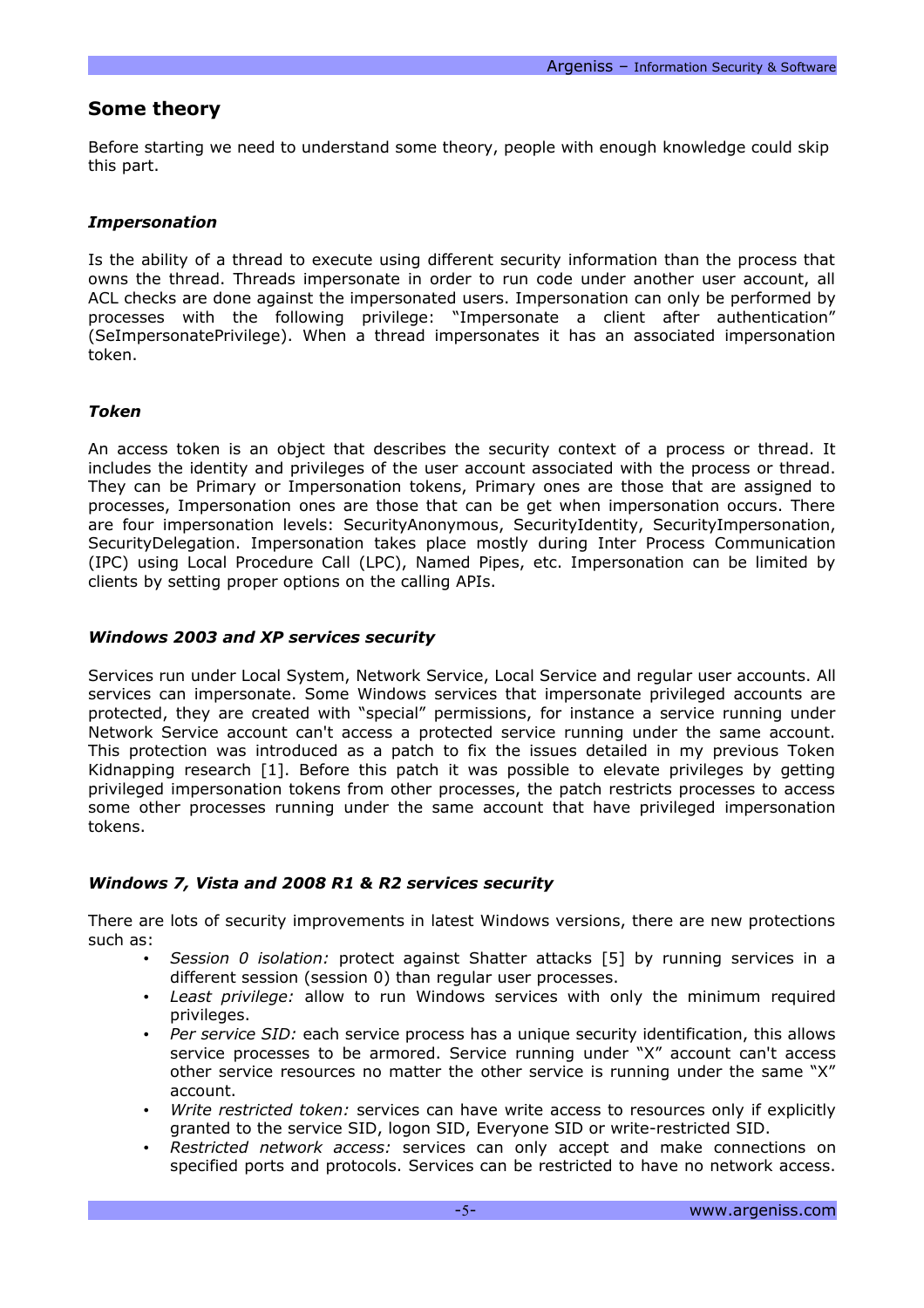This is implemented as firewall rules that can't be disabled after service starts.

• In Windows 7 and 2008 R2, IIS 7.5 worker processes don't run any more under Network Service account by default as they did on Windows 2008 R1 and Windows 2003. Now they run under a special account named DefaultAppPool. This provides more protection since web applications can't access processes running under Network Service account nor their resources. But DefaultAppPool account has the same privileges as Network Service account, it can impersonate.

# **The Tools**

Let's describe the tools that will be used:

- Process Explorer (ProcExp): this tool displays information about all Windows processes, by selecting a process you can see information such as: Process ID, Windows objects handles opened and their names, user name that the process is running under, processes and objects DACL, etc.
- Process Monitor (ProcMon): this tool displays information about registry, file system and network access by Windows processes.
- WinDbg: it's a user mode and kernel mode debugger for Windows, part of Debugging tools for Windows.
- Registry Editor (Regedit): Windows tool to display and edit Windows registry.

## **Finding the vulnerabilities**

I was waiting for Windows 7 (Win7) RC to take a quick look at it, mostly for finding low hanging fruit security issues since I didn't have much free time. I wanted to check also if there were some new issues similar to the ones described in my previous Token Kidnapping research [1], basically issues that would allow to elevate privileges and to bypass new protections.

After Win7 RC was released I got a copy, installed it and started to take a look at it. I ran ProcExp and looked at processes checking for DACLs issues on services, processes and on process objects such as threads, shared sections, mutexes, etc. Everything looked good so far.

After a while I couldn't find anything interesting by just clicking around in ProcExp. I remembered I had found some little issue on Windows 2008 R1 (Win2k8) and I thought I should check if it was still present on Win7.

The issue is that Telephony service (TapiSrv) has a process object handle from some service that runs under Local System account and the handle has DuplicateHandle privileges on it. This means that Telephony service process can duplicate any handle from this other process. Telephony service runs under Network Service account and it could, for instance, duplicate a Local System impersonation token handle from the other service process and use it to elevate privileges.

The issue is not important since in order to exploit it you must first exploit some vulnerability on Telephony service. But it's security issue anyways that can be exploited to bypass new Windows services protections. So I tested it on Win7 and it was still present there, that was good news, it meant Win7 wasn't perfect.

I continued looking around a little more at Win7 but couldn't find any low hanging fruit, I decided to focus on the only issue I had so far. I didn't know any details about the Telephony service issue, why "sometimes" it had that process handle with those privileges? it was a mystery for me. I say "sometimes" because in some tests the process handle wasn't there. I had to research more the issue.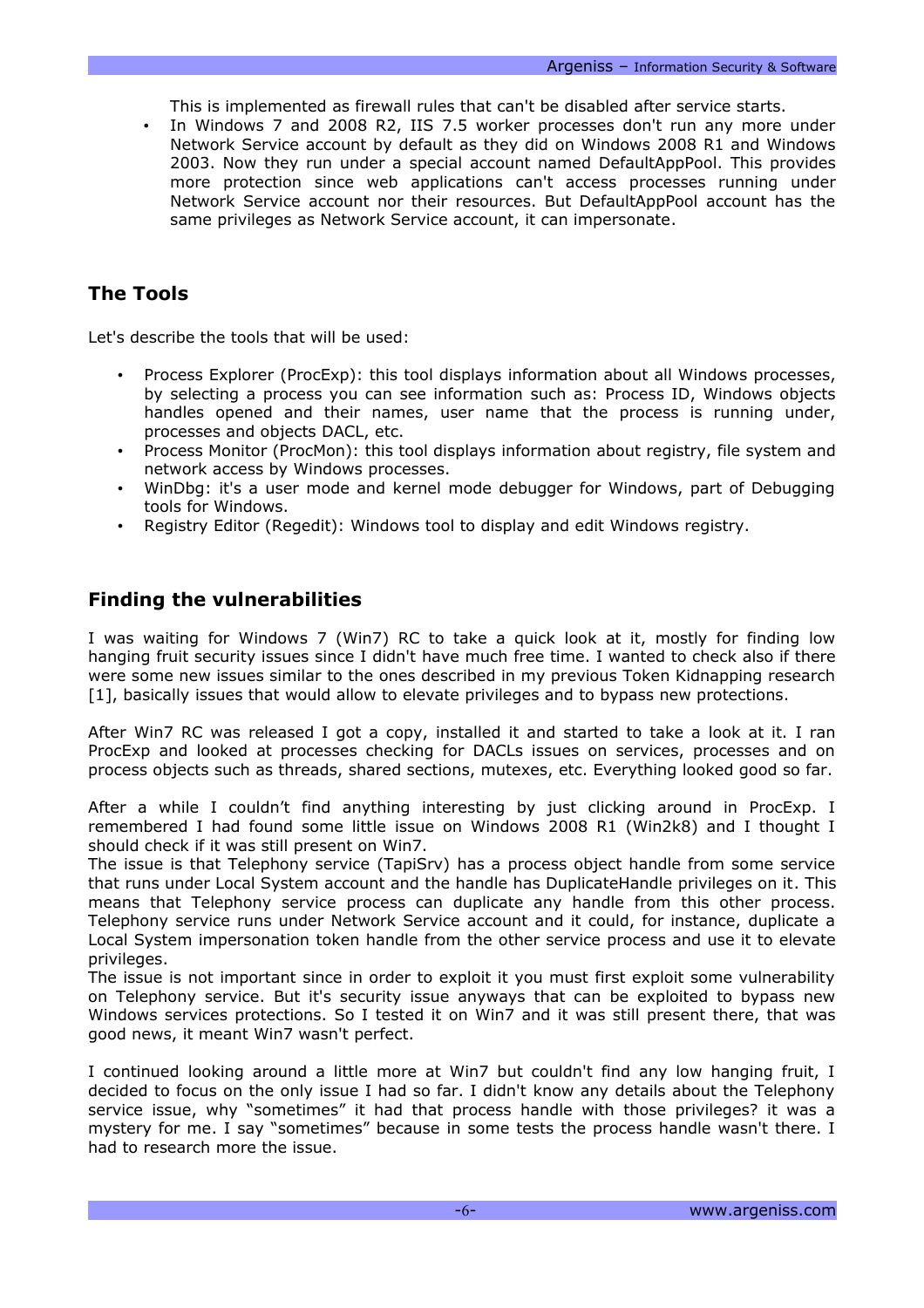I thought about what I knew about Telephony service:

- It provides functionality for programs that controls telephony devices: modems, VoIP, etc.
- It doesn't run by default.
- Any user can start it by issuing a "net start tapisry" command.
- − It runs under Network Service account on Win2k8 R1 & R2, Vista and Win7 and it runs under Local System account in WinXP and Win2k3.
- It has had some remote and local vulnerabilities in the past.

I needed to know more about inner and outer workings of that service, what files and registry keys it uses, how it communicates with other processes, what applications use its functionality, etc. I always start by trying the easiest tests that don't require much time and effort. I thought I would start by looking at file and registry interaction.

File Monitor and Registry Monitor tools would help, I checked the web for new versions and I found ProcMon which was a better tool for the job, you can monitor registry, files and network access with the same tool. After installing ProcMon I ran it and set a filter to just display Telephony service process activities. This service runs under a Generic Host Process for Win32 Services (svchost.exe process) together with other services. Using ProcExp I identified the svchost.exe process hosting Telephony service and got its process ID (PID), then I used this PID to create a filter in ProcMon to just display all activities related only to that process.

The tool was ready I just needed to find a way to interact with Telephony service to force it to access files, registry, network, etc. I started by stopping the service running: "net stop tapisrv" and then started it: "net start tapisrv", obviously this produced a lot of file and registry access activity. I got dozens of file and registry access items to analyze, but what I would look for?

The first step was to try to quickly understand what the service was doing, what registry keys and files it accessed and why. This could be a little difficult if you don't have enough Windows OS knowledge but with some effort you can quickly get practice and experience.

I didn't understand everything about TapiSrv actions, luckily ignorance makes you asking some questions and try to answer them in a way that makes some sense.

I saw TapiSrv was accessing HKLM\Software\Microsoft\Tracing\tapisrv registry key, I haven't seen that registry key before so it got my attention. I ran Regedit and located the key. The first thing that came to my mind was to check key ACL permissions, there was a surprise there. Network Service, Local Service and Users accounts had the same permissions and they included the "Set Value" permission. Clearly there was an issue there since any user could manipulate values that then are read and used by privileged processes. A little smile was being drown in my face, I started to think the issue was exploitable and I knew how to exploit it but I had to confirm it.

I looked at the subkeys under HKLM\Software\Microsoft\Tracing key, they were many, I found that they had the same or similar names as Windows services which made me think that many Windows services used that key.

At that time I didn't need to know what those registry keys were used for, it was enough knowing that they were read and possible written by some Windows services. Later when researching another vulnerability not mentioned here I found out that those registry keys are used by a tracing functionality implemented by some services. This functionality logs errors, debug messages, etc. related to the services. Services using this functionality automatically monitor the registry key for changes so if there is a change all the key values are automatically read again by the services.

Let's see now why I though the permissions issue was exploitable and I knew how to exploit it. If you look at the registry values under *"HKLM\Software\Microsoft\Tracing\tapisrv"* you will find out one value named *"FileDirectory"* that has a default value of *"%windir%\tracing"*, that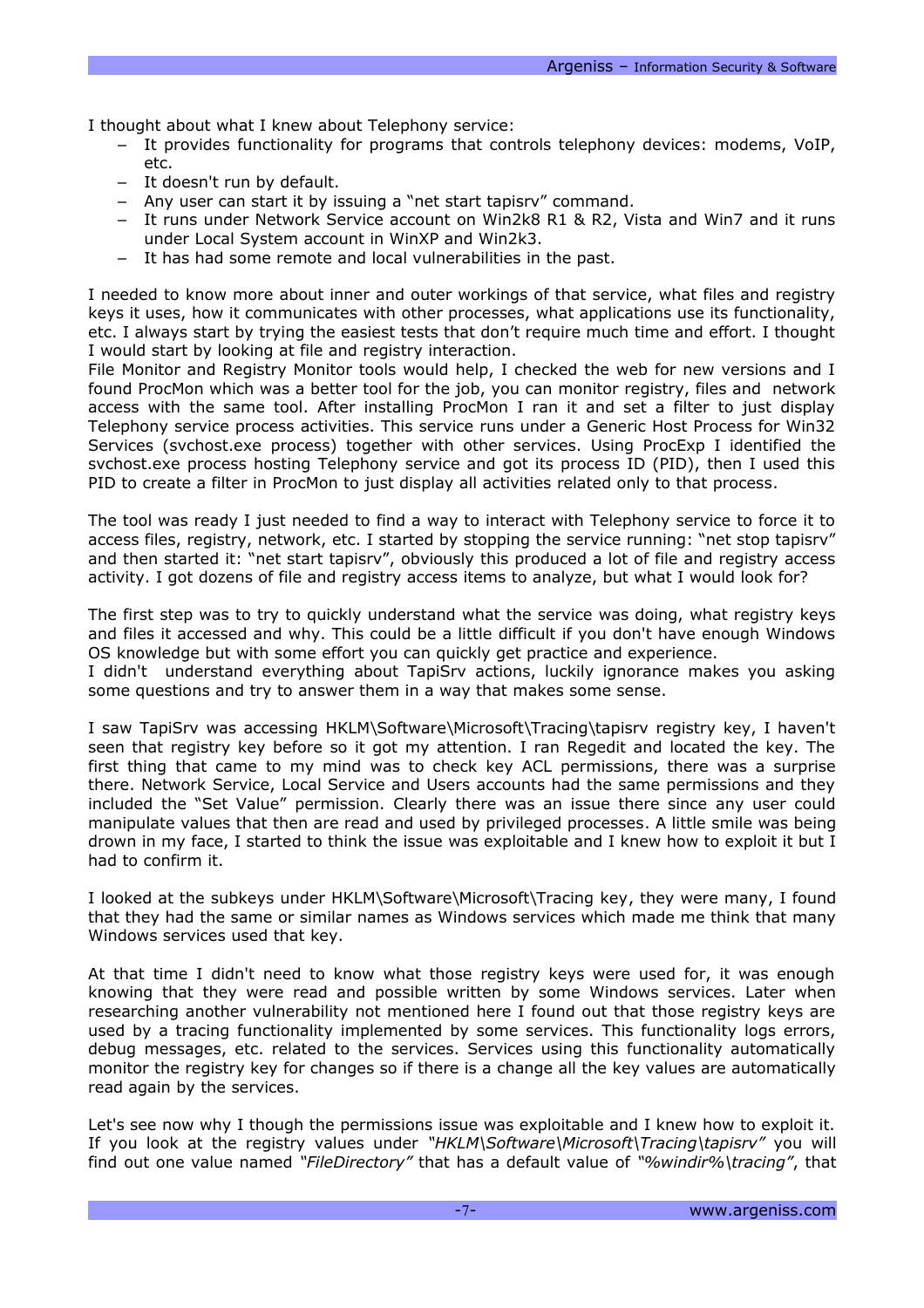value is a Windows folder name that is probably read by services and then used to access files. I located and opened the folder with Windows Explorer but it was empty. Looking at the items displayed by ProcMon I saw that there weren't items showing access to that folder. Then with a new look at the key values I saw *"EnableFileTracing"* value which had a value of *"0"*, the value name looked self describing, I had to change that value to *"1"* and look if something happened, I did it but nothing happened at that time.

I thought, let's try restarting the service, I stopped it and suddenly a file named tapisrv.log was created in *"c:\windows\tracing"* folder. Looking at ProcMon I could see that TapiSrv was accessing (writing) that file after reading the folder name from the registry key. I had to be sure, that the folder value was indeed read from that registry key so I changed *"FileDirectory"* value to a new value and then started the service. Finally I was right, TapiSrv tried to access a folder named as the new registry value I had set.

Those who know about Windows local exploitation should already be familiar on how to exploit this issue. It's pretty simple but we will need a special privilege in order to exploit this issue, we will need to be able to impersonate. Impersonation privilege is held by most Windows services and some regular processes. Some popular accounts that have this privilege by default are IIS application pool accounts used to run IIS worker processes. These processes are used to run ASP .NET or classic ASP applications, they are a good target for attacks, if you can upload web pages then you can compromise the server.

The attack is simple, it consists of using impersonation over named pipes [2]. Any user with impersonation privileges can build an exploit that will create and listen on a named pipe waiting for a connection (for TapiSrv the named pipe would be \\.\pipe\x\tapisrv.log). Then set the *"FileDirectory"* registry value to the name of the already created named pipe without the file name and using a UNC path (\\localhost\pipe\x), finally setting the *"EnableFileTracing"* value to *"1"*. After that, the service will read the registry values set by the exploit and connect to the named pipe allowing the exploit to impersonate the user that the exploited service is running under. If the impersonated user has more privileges than the user running the exploit then elevation of privileges is successful.

As detailed before, services using tracing functionality monitor for changes to their associated registry subkey under *"HKLM\Software\Microsoft\Tracing"* key, the service process will immediately read the subkey values after the exploit changes them.

While exploiting TapiSrv to elevate privileges was possible, the exploit would have to do many steps in order to get a Local System impersonation token to fully compromise the system. I preferred to find a service that ran under Local System account so the exploit could directly impersonate this account.

Looking at the names of the subkeys under *"HKLM\Software\Microsoft\Tracing"* registry key I found a subkey named IpHlpSvc, this name seemed to reference IP Helper service. Using ProcExp I looked at the properties of the processes in the *"Services"* tab until I found the IP Helper service running under a svchost.exe process. This process was running as Local System account being the perfect candidate for exploitation.

After doing some tests I could come up with a reliable exploit that works really well and can be used on different Windows services including IIS 7 & 7.5, SQL Server, etc. running on Win2k8 R1 and R2, Vista and Win7.

I continued researching TapiSrv just in case there were more issues. I found that dialer.exe tool interacted with TapiSrv, some actions were recorded by ProcMon when running dialer.exe. TapiSrv was accessing *"HKLM\SOFTWARE\Microsoft\Windows\CurrentVersion\Telephony"* registry key, again after a quick look at the permissions I found a new issue, Network Service account had full control over that key. That was clearly an issue since it broke per process SID service protection allowing any process running under Network Service account to perform any actions on that registry key. But an issue is no more than a simple bug if you can't exploit it. Looking at the subkeys I found an interesting one,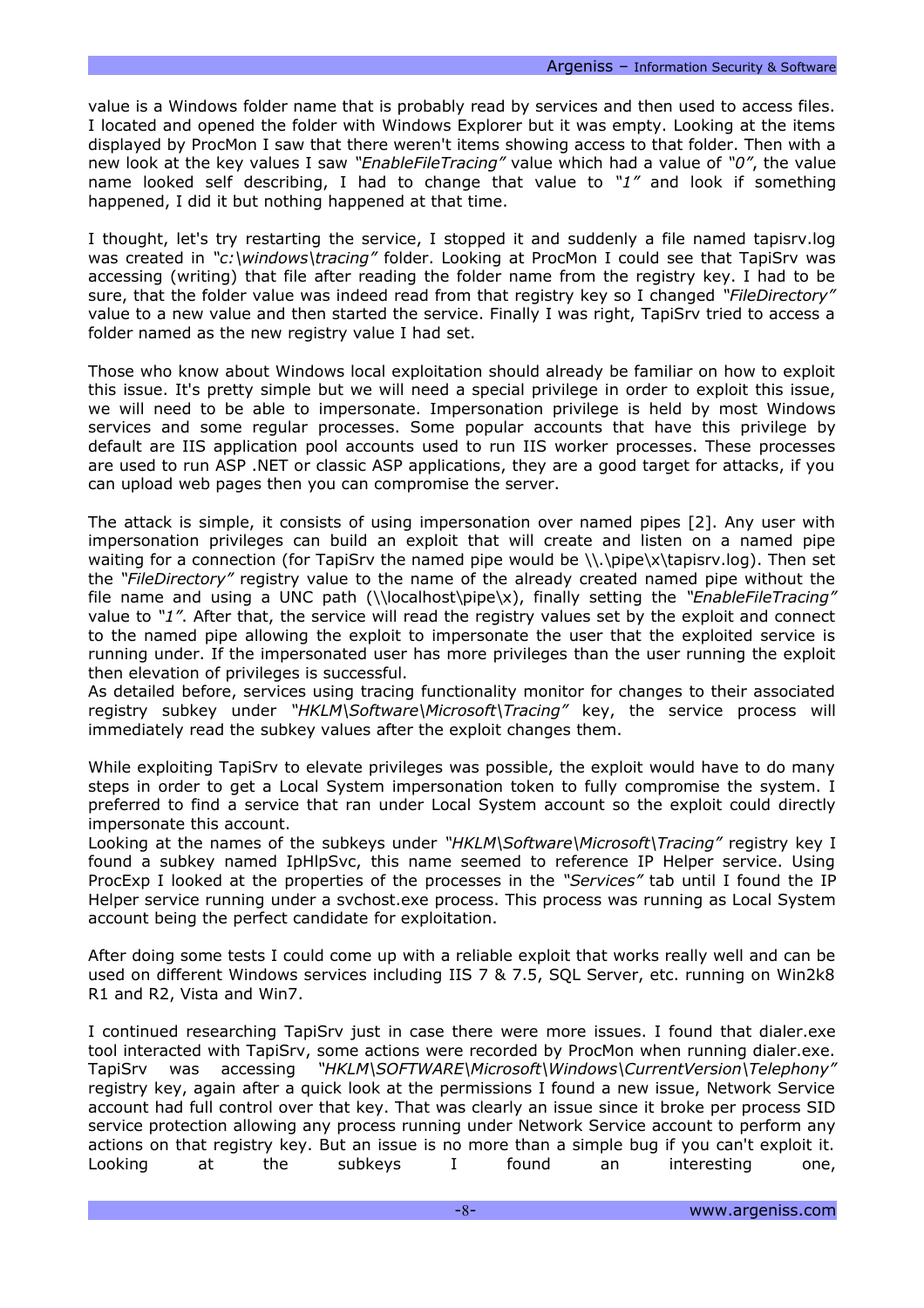*"HKLM\SOFTWARE\Microsoft\Windows\CurrentVersion\Telephony\Providers"* and under this subkey some interesting values named *"ProviderFileNameX"* (where the "X" was a number starting at 0) that looked as file names.

I looked at ProcMon and I saw that after Tapisrv read these subkey values it loaded files with those names as Windows DLLs, this was really interesting, the issue just went from simple bug to a vulnerability.

Since the key allowed any process running under Network Service account to perform any action, it was possible to set one of these registry values to an arbitrary DLL to be loaded by TapiSrv in order to run arbitrary code. TapiSrv runs under Network Service account but in case you don't remember, it had a process handle with DuplicateHandle privileges of a process running as Local System account. Once you get an arbitrary DLL inside TapiSrv process, the DLL code can get that handle and duplicate a Local System impersonation token handle from the privileged process and fully compromise the system.

I started to think how to build an exploit for that vulnerability. It wasn't straight forward this time since it was needed to introduce a DLL in the system, then change the registry values and finally trigger the functionality that will load the DLL.

I went to MSDN to check for TAPI APIs because I needed to find a way to interact with TapiSrv to get an arbitrary DLL loaded. I remembered that TapiSrv read the registry values and loaded the DLLs when dialer.exe was ran, probably dialer.exe was calling some TAPI APIs. Looking at MSDN an API got my attention, lineAddProvider(), the first parameter was named lpszProviderFilename. The parameter name looked familiar and it was similar to the subkey values name, I really had to try that API.

ProcMon was still monitoring Tapisrv, I built a simple program that called the API and ran it. I could see in ProcMon that Tapisrv was trying to access a file named the same as the first API parameter I used in the API call, that was amazing. Building an exploit for this issue was pretty simple, just creating a DLL that when loaded it will duplicate a Local System impersonation token handle obtained from the privileged process that TapiSrv had its handle.

When testing lineAddProvider() API, first I ran the test program as a low privileged user and it didn't work, it would have been nice if it had worked but it didn't. Then I ran it as an administrator and it worked, but I needed to try to run it under Network Service account. I tried that and it worked which made sense since that account could modify the registry key were the DLL information was saved. But then I tried to run it under Local Service account and it worked too, that was excellent, that meant it was possible to elevate privileges from any process running under Local Service account too. There was still something more I had to try, the same tests on Win2k3.

I checked for the issue in Win2k3 but the registry key had proper permissions, not Network Service access since Tapisrv runs as Local System on Win2k3. But on WinXP there was an issue, Network Service and Local Service accounts had full control on the registry key, any process running under those accounts could easily elevates privileges since TapiSrv runs as Local System in WinXP.

When testing lineAddProvider() on Win2k3, I got exactly the same results as in Win7. Exploitation was easier on Win2k3 since TapiSrv runs under Local System. Just calling lineAddProvider() passing a DLL and the DLL will be loaded and ran under Local System account by TapiSrv. Finally in WinXP I got the same results as in Win2k3.

It's worth to mention that I also ran tests on Win2k8 R1 & R2 with same results as Win7, which makes sense since Win2k8 R2 has the same technology as Win7 and it was based on Win2k8 R1, these operating systems are similar.

When I was running dialer.exe I noticed on ProcExp that Tapisrv process got a dialer.exe process handle with DuplicateHandle privileges and the same happened when running my test program that called lineAddProvider(). I realized that Tapisrv always got a process handle from the processes that interacted with it, calling the APIs, etc.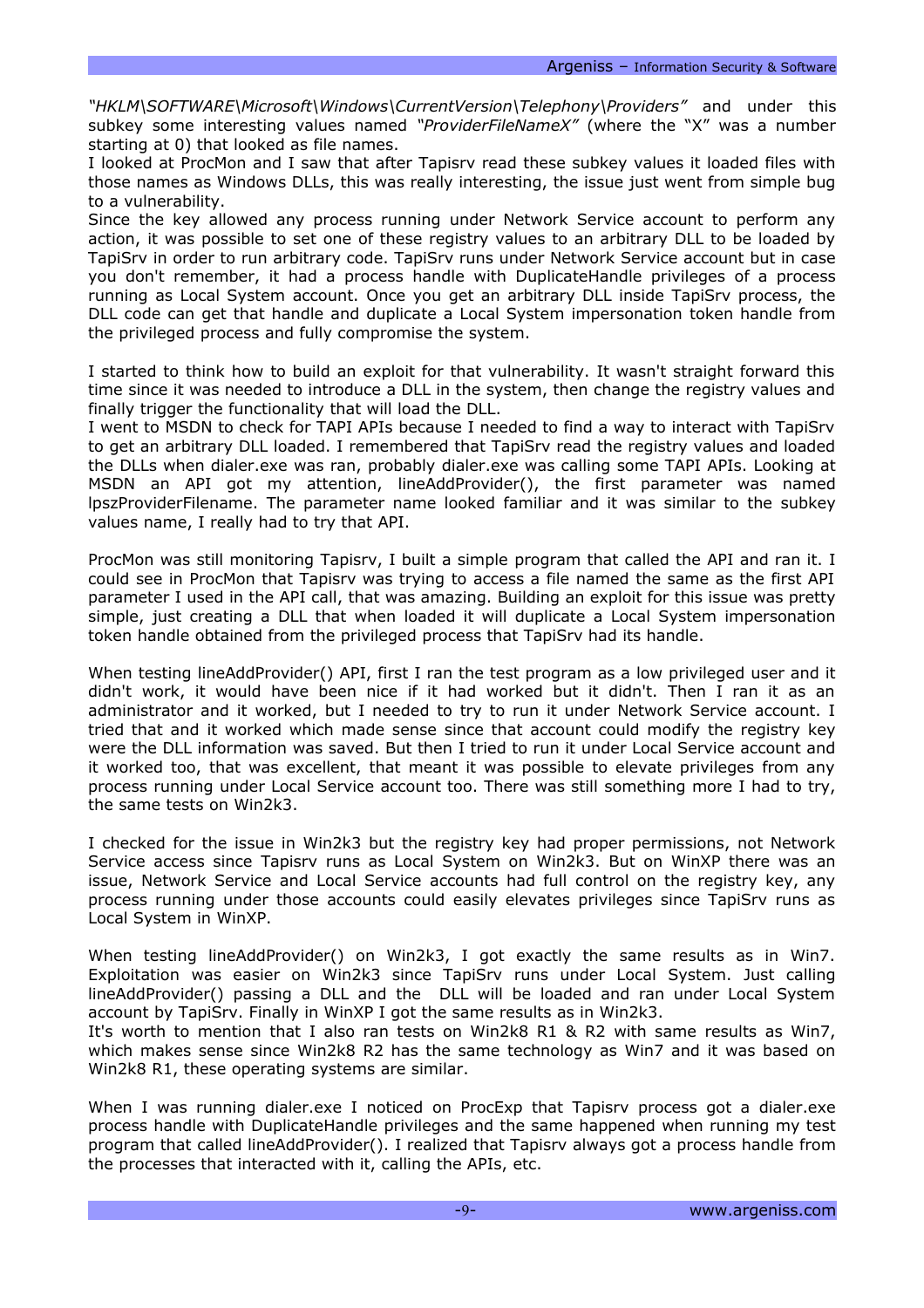Since in order to be able to elevate privileges on Windows Vista and newer versions it's needed the privileged process handle inside Tapisrv process I started to look for the service name from which TapiSrv got the privileged process handle. I knew the process was on one of the svchost.exe processes running as Local System account but that process had running many services inside. I had to find the right service that interacted with Tapisry. I searched for the svchost.exe process with ProcExp which I could easily identify it since I got the process id from the information displayed by ProcExp about the process handle inside Tapisrv process.

In the "Services" tab in the svchost.exe process properties a lot of services were displayed. There were two options for finding the right service, stopping the services one by one until the process handle would disappear from TapiSrv or try to guess which service could be the one based on the name, intuition, etc. Looking at the services names there was one called Remote Access Connection Manager (RasMan), let's see: remote, connection, access? That should ring some bells. This could be the one I'm looking for, I thought, so I stopped it and the svchost.exe process handle disappeared from TapiSrv process, it was the one.

I checked RasMan service details with Windows Services tool (Administrative Tools->Services), I saw that it has dependencies with Telephony service (TapiSrv) and that the service startup type was manual. This last option was the cause that sometimes the svchost.exe process handle wasn't present in TapiSrv in some of my tests. If RasMas was not started then TapiSrv didn't have the process handle. Luckily any user can start RasMan service if it isn't running, allowing elevation of privileges to be always successful since we can force the process handle of RasMan to be always present inside TapiSrv.

By just looking at Telephony service I had found so far:

- 1− Win2k8 R1 & R2, Win7 and Vista Elevation of privileges by any user with impersonation rights by exploiting weak permissions on Service Tracing functionality registry keys.
- 2− Win2k3, WinXP, Win2k8 R1 & R2, Win7 and Vista Elevation of privileges by Network and Local Service accounts by calling lineAddProvider() API.

These issues can be exploited on Windows services such as IIS 6, 7 & 7.5 and SQL Server. On IIS an attacker only needs to upload a .NET web page with exploit code and then run it to complete compromise the server. On SQL Server an attacker will need database administrative permissions and run the exploit by executing xp\_cmdshell or sp\_addextendedproc stored procedures allowing the attacker to elevate privileges and run code under Local System account.

It's important to note that these issues can also be used on post exploitation scenarios, where an attacker is exploiting a Windows service that has impersonation privileges but it's not running under Local System account. In this case exploitation is limited since attacker will be trapped in that service not being able to access other processes, resources, etc. due to new Windows protections. Abusing the issues detailed in this paper will allow the attacker to elevate privileges and run code under Local System account bypassing all the new Windows protections.

\*See Chimichurri exploit available with this paper.

#### **Bypassing Microsoft fix for Token Kidnapping on Windows 2003 and XP**

On my previous Token Kidnapping research I had found how to get a Local System impersonation token from WMI processes running under Network or Local Service accounts. These WMI processes didn't have any protection in place to prevent other processes running under the same accounts to access them. This allowed any process running under Network or Local Service accounts to get a Local System impersonation token and elevate privileges.

Microsoft fixed this issue by properly protecting WMI processes don't allowing other process running under the same account to access them.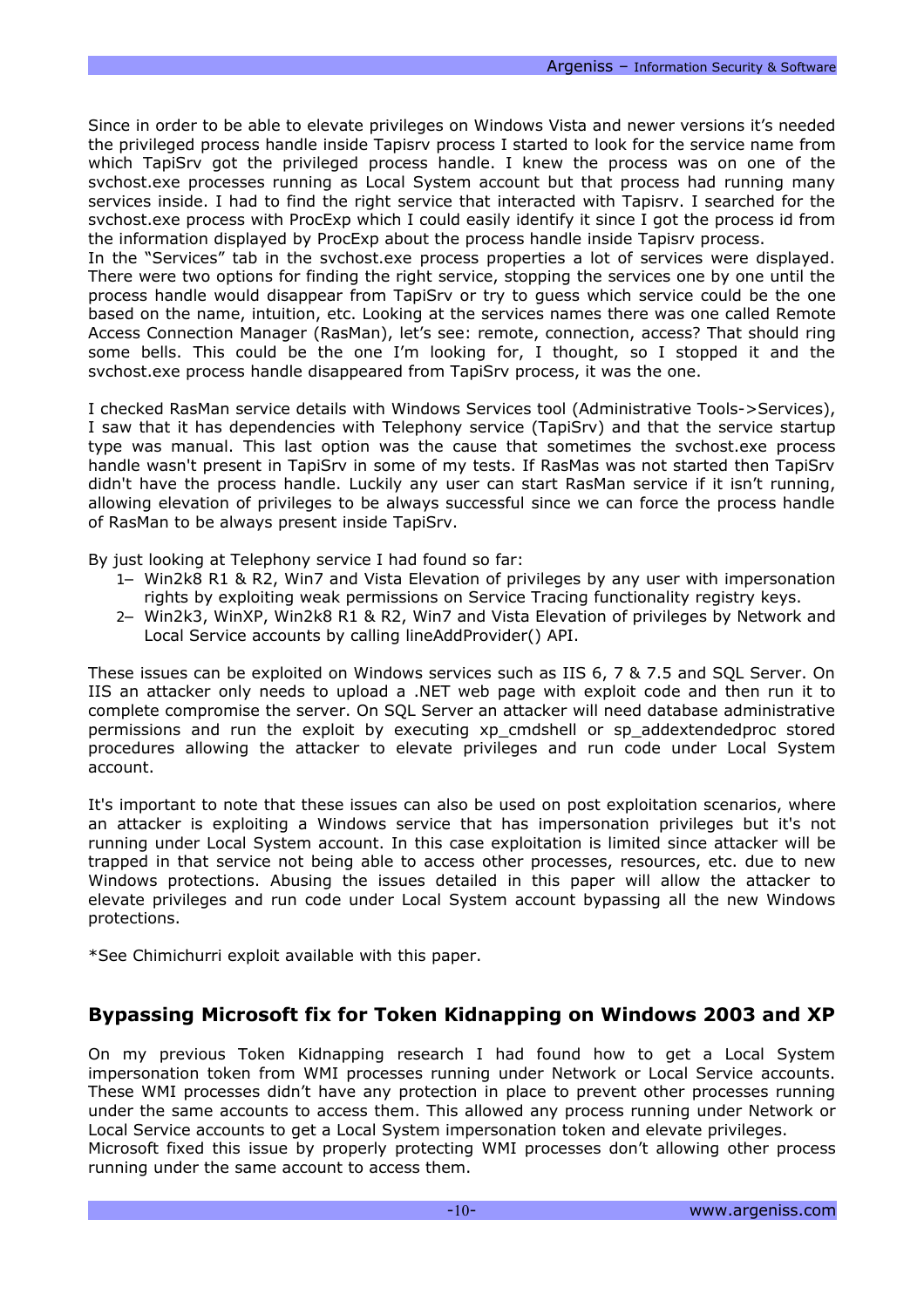While researching the TapiSrv issues with ProcMon on Win2k3 I noticed some strange behavior. There were some processes accessing or trying to access the same subkeys and values under HKEY CLASSES ROOT and HKEY USERS\<UserSID> Classes registry keys, getting sometimes "NAME NOT FOUND" when trying to access subkyes and values under this last key. These subkeys and values were always found under HKEY\_CLASSES\_ROOT key but not always under HKEY\_USERS\<UserSID>\_Classes key. I though that this behavior was because sometimes an application can be installed for only one user and not for all users, if this was the case then the information would be on HKEY\_USERS\<UserSID>\_Classes key and not on HKEY\_CLASSES\_ROOT key. But that was just a guess.

I knew that HKEY\_CLASSES\_ROOT key is mostly used to save information about OLE/COM/DCOM/ActiveX objects, processes read from that key information needed to instantiate objects. I looked at the available HKEY\_USERS\<UserSID>\_Classes keys and I found that the keys for Network and Local Service accounts, HKEY USERS\S-1-5-20 Classes and HKEY USERS\S-1-5-19 Classes respectively, didn't have any subkeys nor values. This was weird.

One of the process that tried to read values from those registry keys, was svchost.exe running DCOM Server Process Launcher service (DcomLaunch), this process runs under Local System account. I identified that before a WMI process was ran by DcomLaunch service, this service tried to read those registry keys. I saw a possible issue there since HKEY\_CLASSES\_ROOT key can only be modified by highly privileged accounts such Administrators and Local System, but HKEY USERS\<UserSID> Classes key can also be modified by the account to which the key belongs to. It's worth to mention that HKEY\_USERS\S-1-5-20\_Classes and HKEY\_USERS\S-1- 5-19\_Classes can be modified by Network and Local Service accounts respectively. These less privileged accounts, Network and Local Service, can modify values that then could be read from a high privileged process, in this case DcomLaunch. If DcomLaunch use those values read from the mentioned registry keys to perform some actions then that could lead to privilege elevation, so there was a possible issue.

I thought that in order to confirm and exploit this possible issue I would have to create the same subkeys and values that were read from HKEY\_CLASSES\_ROOT\_key\_under HKEY\_USERS\S-1-5-20\_Classes key or HKEY\_USERS\S-1-5-19\_Classes key, depending which of them was being read by DcomLaunch process. Then if these values were used instead of the ones read from HKEY\_CLASSES\_ROOT key I could be able to confirm the issue and exploit it. I had a test program that launched a WMI process under Network Service account so I started to run tests creating subkeys and values under HKEY\_USERS\S-1-5-20\_Classes key.

I researched what values were read by DcomLaunch from HKEY\_CLASSES\_ROOT key and what those values were used for. I found that one of the values read was the default value under HKEY\_CLASSES\_ROOT\CLSID\{1F87137D-0E7C-44d5-8C73-4EFFB68962F2}\LocalServer32

subkey, which was "*%systemroot%\system32\wbem\wmiprvse.exe –secured*". wmiprvse.exe is the WMI executable file name, I supposed that this value was used to determine what to run when WMI was invoked. I thought if I remove the *–secured* argument then maybe WMI process won't be ran protected and I will be able to exploit it again as I did in my previous Token Kidnapping research. I created HKEY\_USERS\S-1-5-20\_Classes\CLSID\{1F87137D-0E7C-44d5-8C73-4EFFB68962F2}\LocalServer32 subkey and set the default value removing " secured" argument. ProcMon showed that the new created value was read by DcomLaunch but no luck, after removing that argument the WMI process was also ran protected.

Another value that was accessed was AppIDFlags under HKEY\_CLASSES\_ROOT\AppID\ {1F87137D-0E7C-44d5-8C73-4EFFB68962F2} subkey, the value was 0x2. I wondered what that value could be used for, searching on MSDN I found some information [3]. 0x2 value is used to secure COM servers, this started to look interesting. I though let's set this value to 0x0 to see what happens. I created AppIDFlags value under HKEY USERS\S-1-5-20 Classes\ AppID\{1F87137D-0E7C-44d5-8C73-4EFFB68962F2} subkey and set it to 0x0.

After setting the value to 0x0 I ran some tests and my initial thoughts were confirmed, it was an issue, I could ran the WMI process unprotected and exploit it as before the Microsoft patch.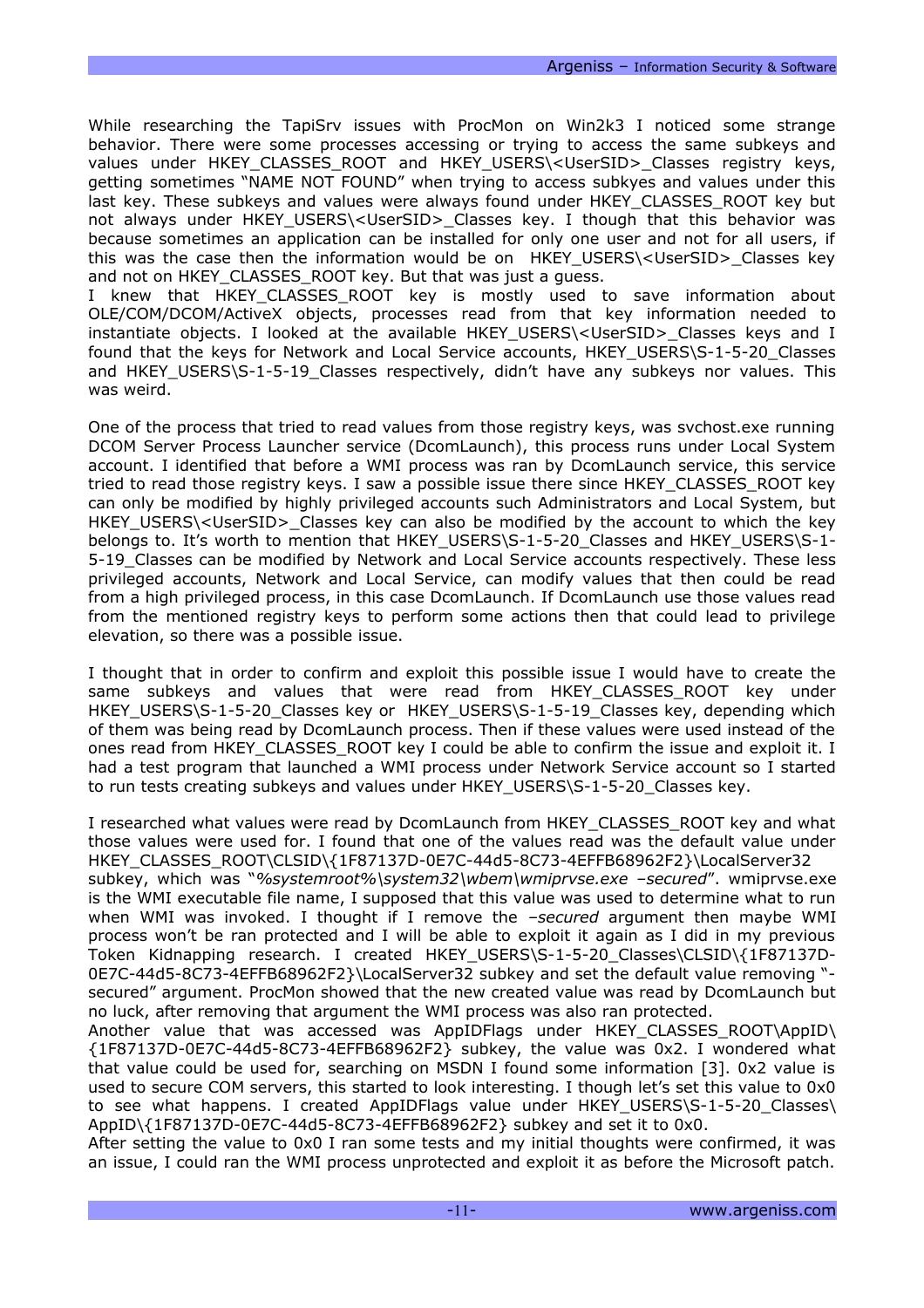Finally I realized that adding AppIDFlags value and setting it to 0x2 was the fix Microsoft introduced to patch the old issue on WMI processes [4] and that the new protection could be bypassed by exploiting this new issue.

The described issue only affects Windows 2003 and XP since HKEY\_USERS\S-1-5-20\_Classes and HKEY\_USERS\S-1-5-19\_Classes keys don't exist anymore on newer Windows versions.

\*See Churraskito exploit available with this paper.

### **Finding more issues**

While I was researching the already described issues, I saw and realized about some interesting things.

There is clearly a design mistake sharing HKEY\_USERS\S-1-5-20 and HKEY\_USERS\S-1-5-19 keys between all the processes that run under Network and Local Service accounts. Those registry keys have full control permissions for Network and Local Service accounts respectively, allowing any process running under those accounts to modify those registry keys values at will.

For instance a process "X" running under Network Service account can modify some file path value with a named pipe while listen on it. Then the process "X" can get an impersonation token when another process "Y" running under Network Service account reads that registry value and then tries to access the named pipe.

This completely breaks almost all new services protections. It allows access from process "X" to process "Y" if both run under the same account because once process "X" gets the impersonation token it can be used to access process "Y".

I also found a couple of minor issues related to high privileged process not dropping privileges before trying to access files. HKEY\_USERS\UserSID registry key has full control permissions for the user to which the key belongs to, meaning that the user can set arbitrary registry values. Consent.exe (Consent UI for administrative applications) is the program that shows the dialog window when you choose to run a program as Administrator in newer Windows versions. This program runs under Local System account and it reads HKEY\_USERS\UserSID\AppEvents\Schemes\Apps\.Default\WindowsUAC registry key values. These values consist of .WAV file paths that the program uses for playing the sound specified by the user for UAC events. Consent.exe doesn't drop privileges when accessing the .wav file allowing any user with impersonation privileges to impersonate Local System account by using the already described named pipe trick.

Windows Defender service has a similar problem as Consent.exe. Windows Defender process reads *HKEY\_USERS\UserSID\Software\Microsoft\Windows\CurrentVersion\Explorer\User Shell Folder* key to get information about different user related folders such as Documents and Internet related folders. Windows Defender service runs under Local System account and it also doesn't drop privileges allowing any user with impersonation privileges to impersonate Local System account by using the already described named pipe trick.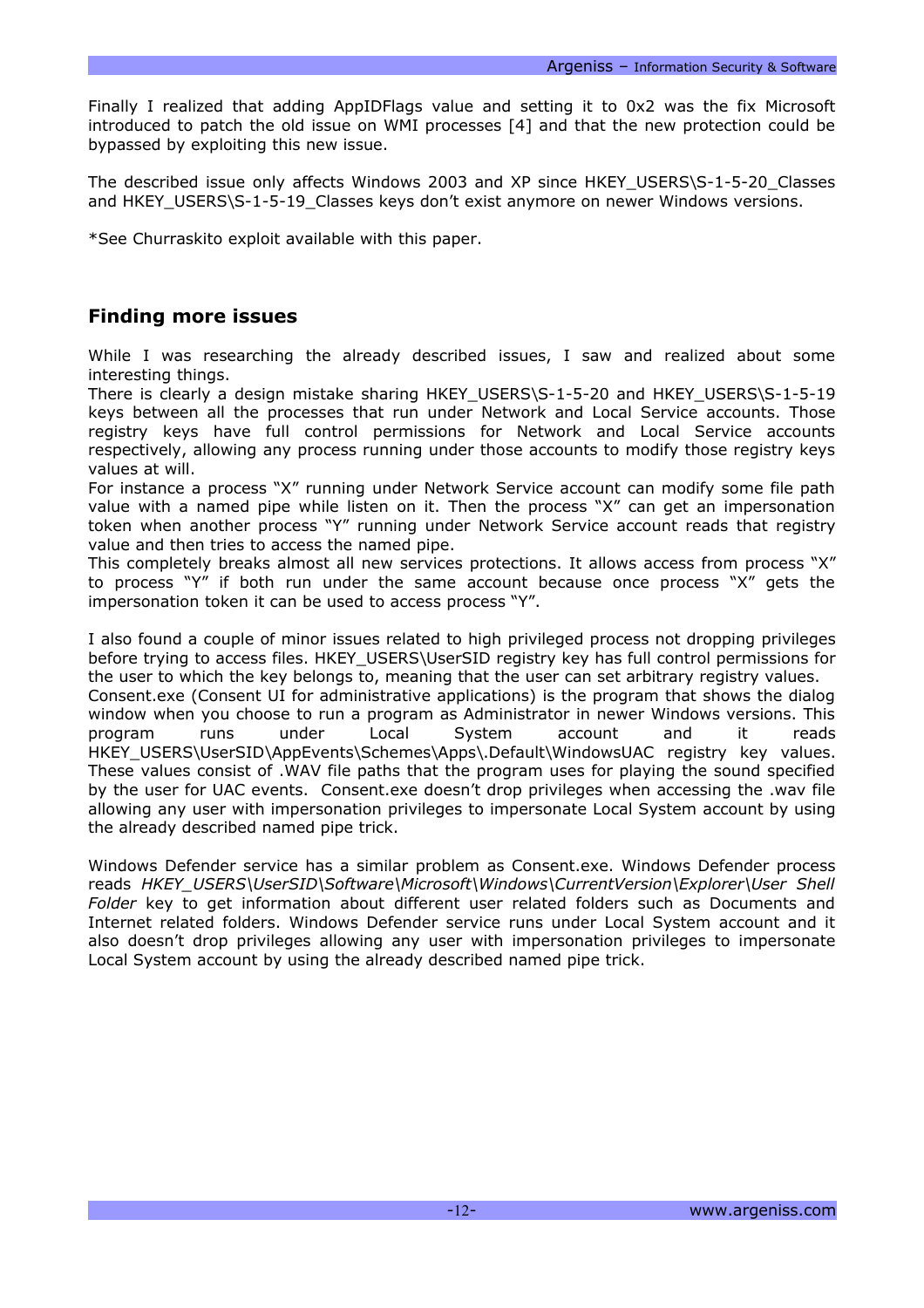### **Preventing exploitation**

You should avoid running processes under Network Service or Local Service accounts when possible, try running them as a regular user with the required privileges. Examples of processes that commonly run under those accounts and are exposed to attacks are IIS worker processes and SQL Server service process.

On Microsoft Internet Information Services (IIS) don't run ASP .NET web applications in full trust.

On Windows 7, Vista and 2008 R1 & R2 remove Users group from HKLM\Software\Microsoft\Tracing registry key permissions. This will only prevent exploitation from regular users with impersonation privileges but won't protect against elevation of privileges from Network and Local Service accounts. If you already configured IIS worker processes and SQL Server service process to run under regular user accounts then you will be safer.

You should disable Telephony service (TapiSrv) if not used, this will prevent elevation of privileges by loading an arbitrary Dll using lineAddProvider() API on all Windows versions or by editing *HKLM\SOFTWARE\Microsoft\Windows\CurrentVersion\Telephony\Providers* registry key on Windows 7, Vista, 2008 R1 & R2.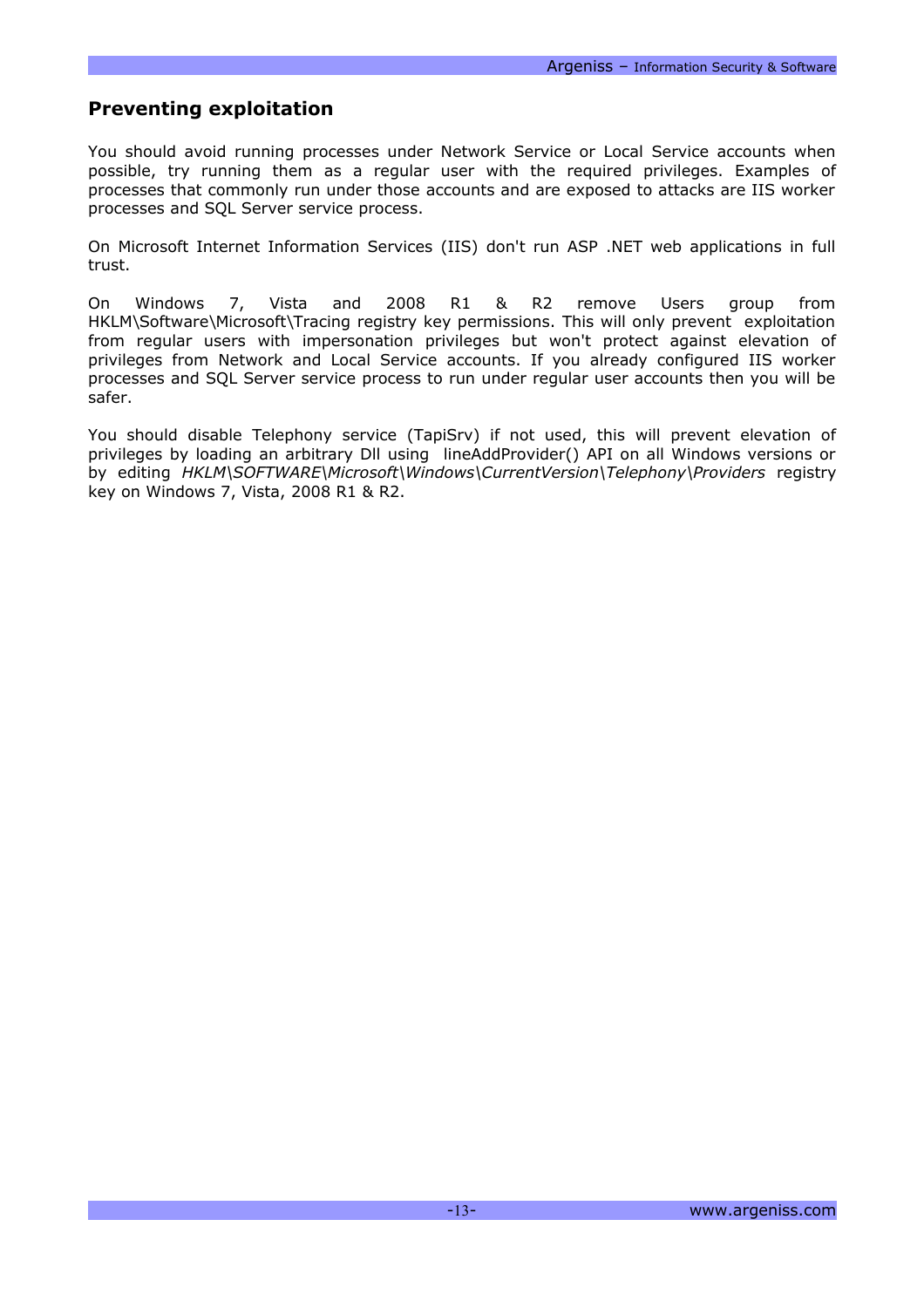# **Conclusion**

Little and insignificant issues can lead to find more interesting issues. While Windows operating systems are becoming the most secure operating systems on earth there are still some issues that need attention.

It's possible to elevate privileges on all Microsoft Windows versions, the only requirement is to be able to impersonate by the user running the exploit.

On Windows Vista, Windows 2008 R1 & R2 and Windows 7 any user having impersonation privileges can elevate privileges and completely compromise the systems bypassing almost all new Windows protections. On Windows XP and Windows 2003, Network and Local Service accounts can elevate privileges and completely compromise the systems.

Some of the applications that are more susceptible to be exploited are Microsoft Internet Information Services 6, 7 & 7.5 and Microsoft SQL Server.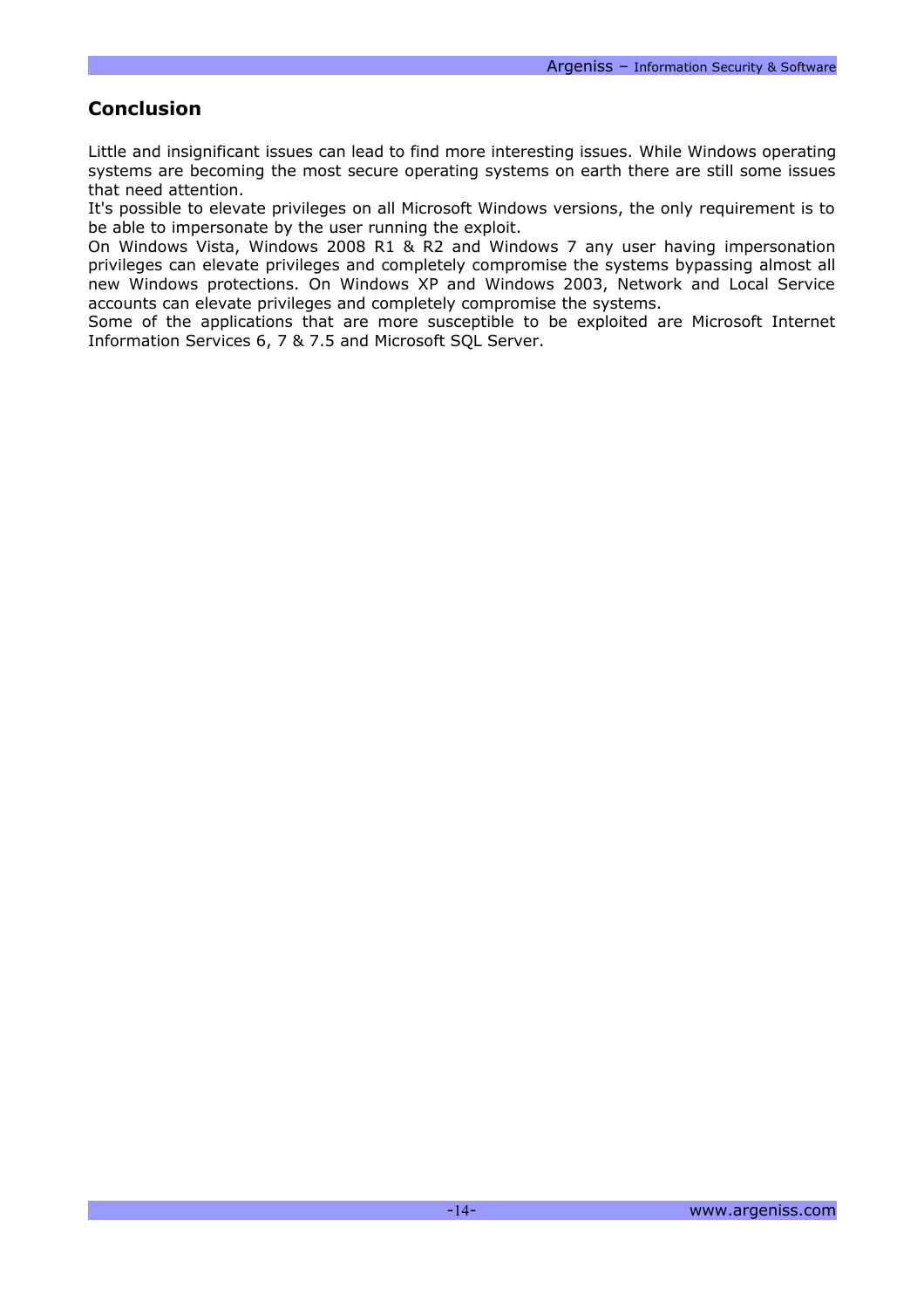# **Special Thanks**

To Mark Russinovich author of Process Explorer and other great Sysinternals tools, without his great tools I wouldn't have been able to find most of the vulnerabilities I have found on Windows and other software.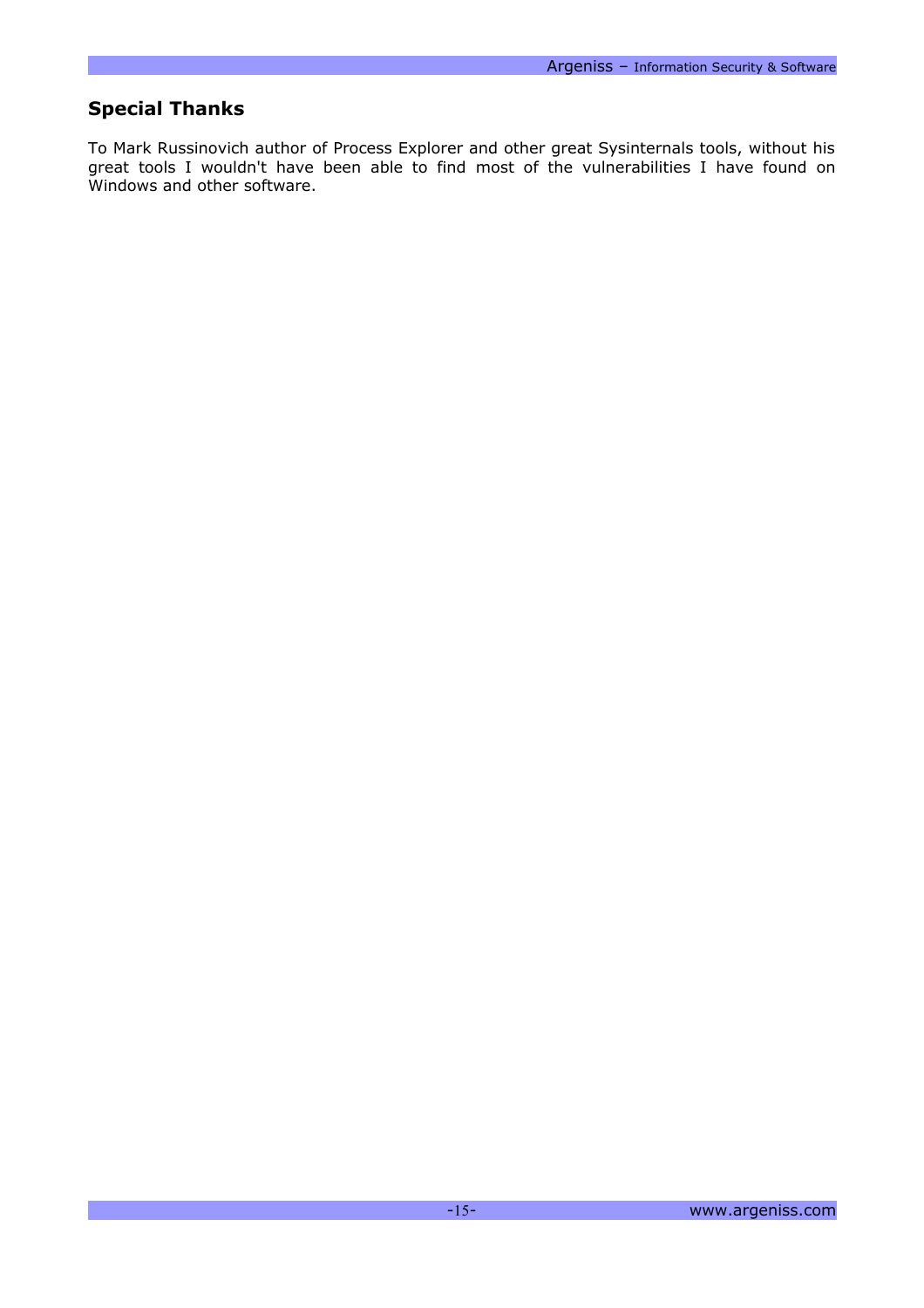#### **About the author**

Cesar Cerrudo is the founder and CEO of Argeniss, a security consultancy and software firm based in Argentina. He is a security researcher and consultant specializing in application security. Regarded as a leading application security researcher, Cesar is credited with discovering and helping to eliminate dozens of vulnerabilities in leading applications including Microsoft SQL Server, Oracle Database Server, IBM DB2, Microsoft BizTalk Server, Microsoft Commerce Server, Microsoft Windows, Yahoo! Messenger, etc.

Cesar has authored several white papers on database, application security, attacks and exploitation techniques and he has been invited to present at a variety of companies and conferences including Microsoft, Black Hat, Bellua, CanSecWest, EuSecWest, WebSec, HITB, EkoParty, H2HC, FRHACK, Microsoft BlueHat, etc. Cesar collaborates with and is regularly quoted in print and online publications such as eWeek, ComputerWorld and other leading journals.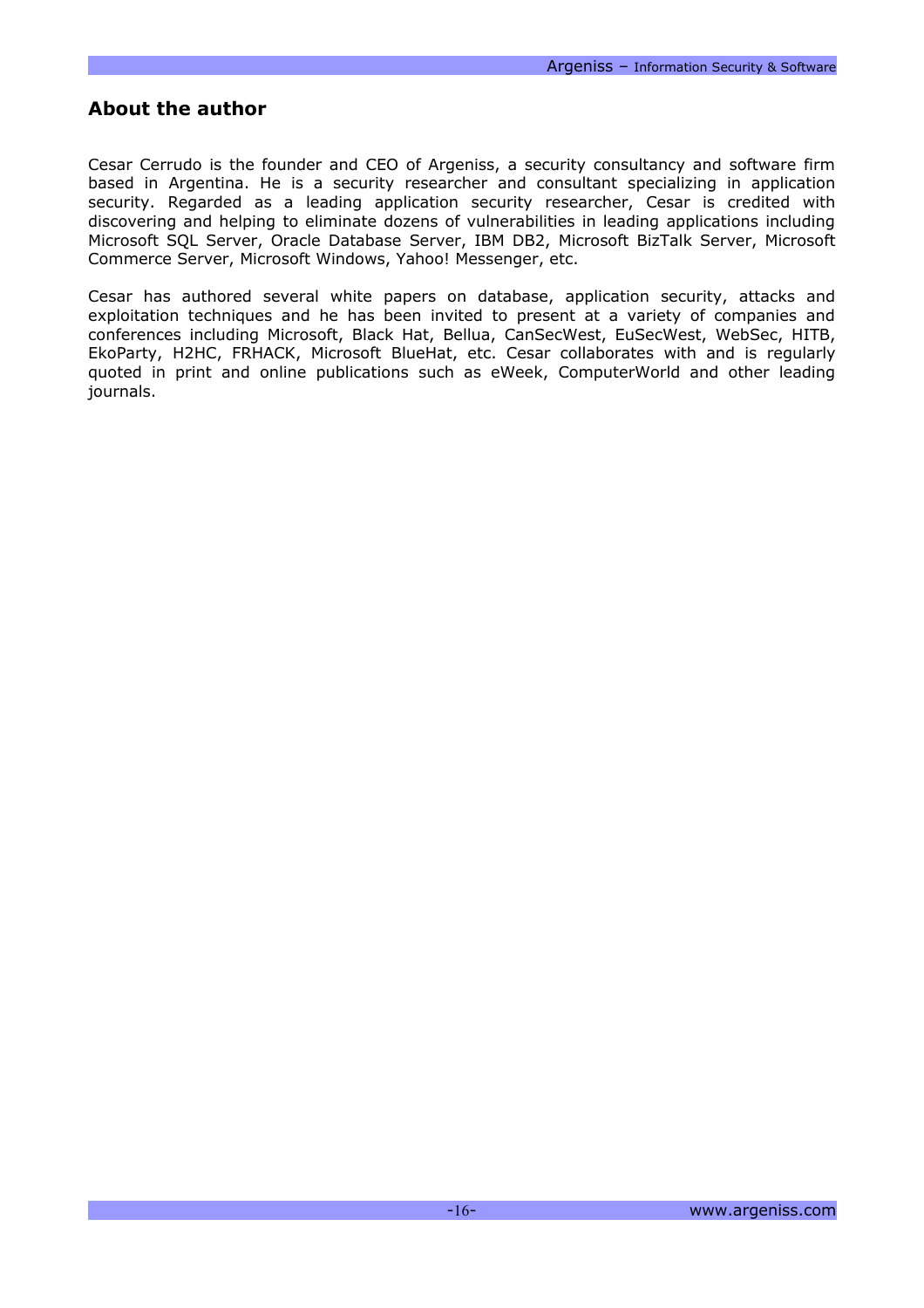### **References**

[1] Token Kidnapping

<http://www.argeniss.com/research/TokenKidnapping.pdf>

[2] Discovering and Exploiting Named Pipe Security Flaws for Fun and Profit

<http://www.blakewatts.com/namedpipepaper.html>

[3] AppIDFlags

[http://msdn.microsoft.com/en-us/library/bb427411\(VS.85\).aspx](http://msdn.microsoft.com/en-us/library/bb427411(VS.85).aspx)

[4] Vulnerabilities in Windows Could Allow Elevation of Privilege

<http://www.microsoft.com/technet/security/bulletin/MS09-012.mspx>

[5] Exploiting design flaws in the Win32 API for privilege escalation

<http://web.archive.org/web/20060904080018/http://security.tombom.co.uk/shatter.html>